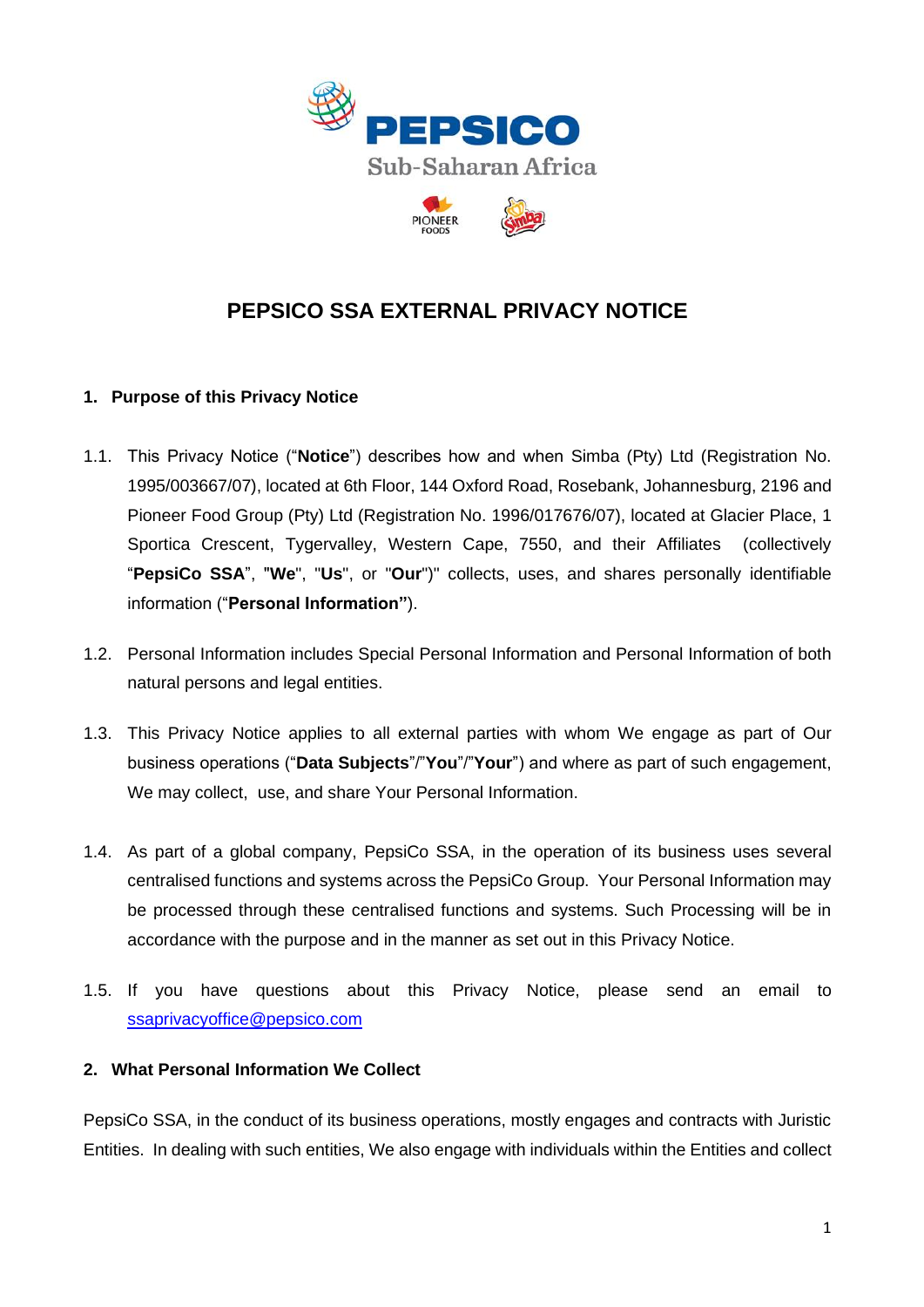and use the Personal Information of such persons. We will Process the Personal Information of such individuals as stated in this Privacy Notice.

## 2.1. **Personal Information We collect**

- 2.1.1.**Contact Information** such as Company name, contact persons, e-mail addresses, physical address, phone and mobile numbers;
- 2.1.2.**Account and payment informatio**n such as authorised account users, VAT and Income tax reference numbers, bank details, invoices and records, SWIFT and IBAN details;
- 2.1.3.**Verification Information** such as username, password, password reminder questions and password answers;
- 2.1.4.**Identifiers** such as Company registration numbers, identity numbers, Supplier/Vendor number, B-BBEE status, vehicle registration numbers, driver's license, physical addresses;
- 2.1.5.**Contract information** including product or services information, commercial terms of the contract, contract performance and non-performance;
- 2.1.6.**Tender request information** including client references, proof of insurance and tax clearance certificate of good standing, account details;
- 2.1.7.**Website, Mobile Applications and Social Media information:** when you access any PepsiCo SSA website (or special purpose portals) including any brand websites, We collect your IP address and other technical information about your computer and website usage;
- 2.1.8.**Financial information** such as financial statements, credit and trade references, shareholders, trustees and sureties;
- 2.1.9.**Background and Credit information including** credit status and depending on the nature of the services/contract, criminal record and fraud checks;
- 2.1.10. **Principles Information**: where You apply for credit, the name, ID numbers, and residential addresses of Your Partners, Shareholders and Directors and details of property*/*is owned by Principals (Sole Owner */* Partners */* Members */* Directors);
- 2.1.11. **CCTV:** we may process videos of You obtained via our CCTV surveillance systems;
- 2.1.12. **Recruitment information:** CV/resume, SA ID number, passport number; training records, education and work history, address, contact details, certifications/qualifications;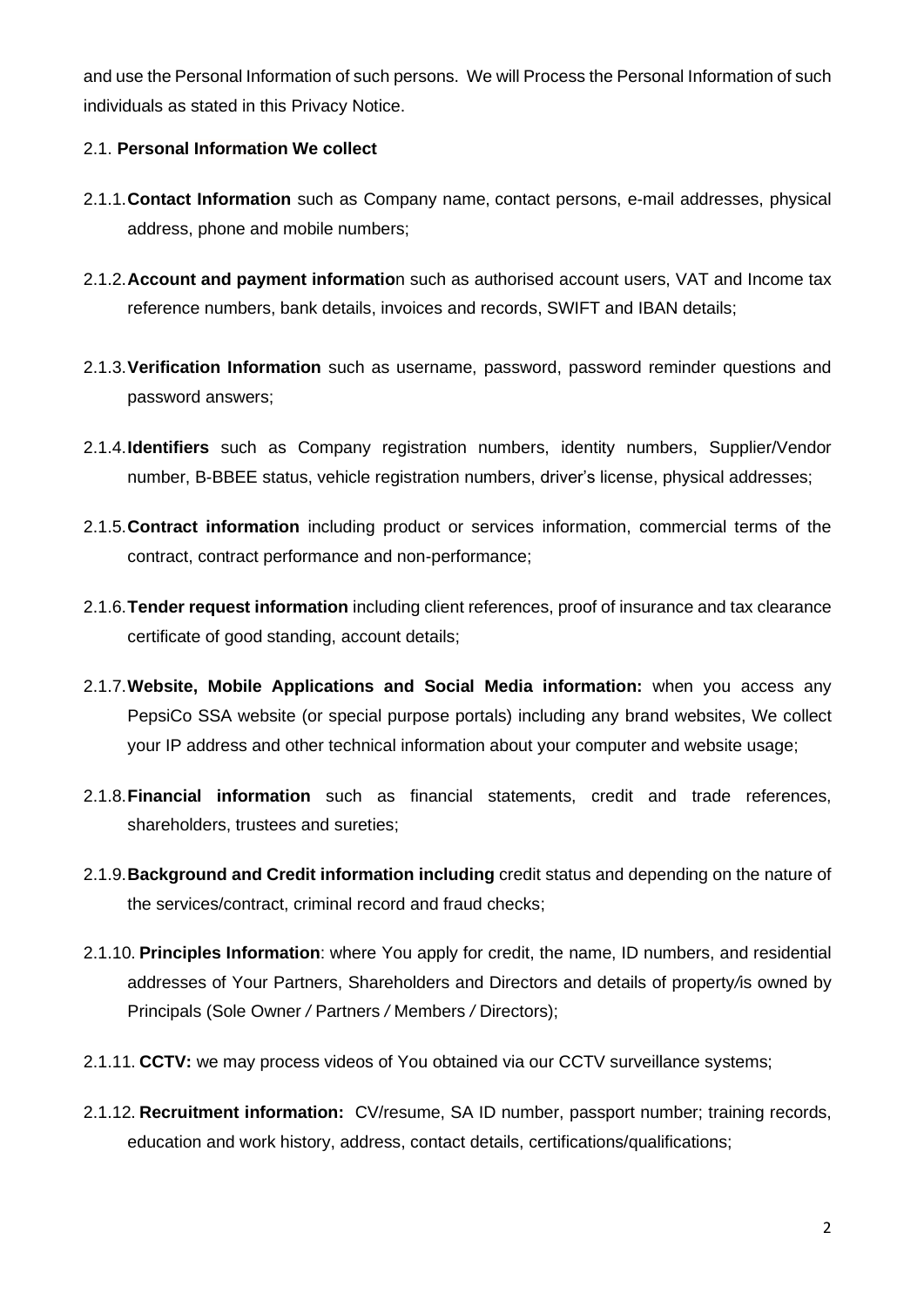2.1.13. **Information relating to Individual Consumers of our Products**: such as name, phone number, email address, physical address, mobile phone number, preferred language, details of complaints, bank account details for payment of any agreed settlement amount, medical information were the basis if the claim is health related.

## **3. If You Do Not Provide Us with The Personal Information**

If You do not provide Us with the Personal Information, by way of illustration only:

- 3.1.1. We may not be able to onboard You as a Vendor/Customer;
- 3.1.2. We may not be able to conclude a contract to do business with You;
- 3.1.3. We may not be able to respond to enquiries or investigate a complaint received from You.

## **4. How We Collect Personal Information***:*

- 4.1. We collect information directly from You when:
	- 4.1.1. We engage directly with You as part of any onboarding process;
	- 4.1.2. We negotiate and conclude an agreement with You;
	- 4.1.3. You engage with Us, such as through emails, complaints or queries via Our call centres;
	- 4.1.4. You enter any of Our Sites, Offices, Facilities and work areas (for example via CCTV);
	- 4.1.5. You interact with Our support, sales and account management teams;
	- 4.1.6. You render any services to Us as a third party service provider or sell or purchase Products from Us;
	- 4.1.7. when You reply to a Request for Quotation or Request for Tenders;
	- 4.1.8. You apply for credit.
- 4.2. We collect Personal Information indirectly about You from:
	- 4.2.1. other companies in the PepsiCo Group of companies;
	- 4.2.2. Websites, by phone, email, or through Your participation in a survey conducted through third party websites (including Our branded sites which may be managed by third parties) or through social media platforms such as Facebook, Snapchat, Instagram, LinkedIn and TikTok;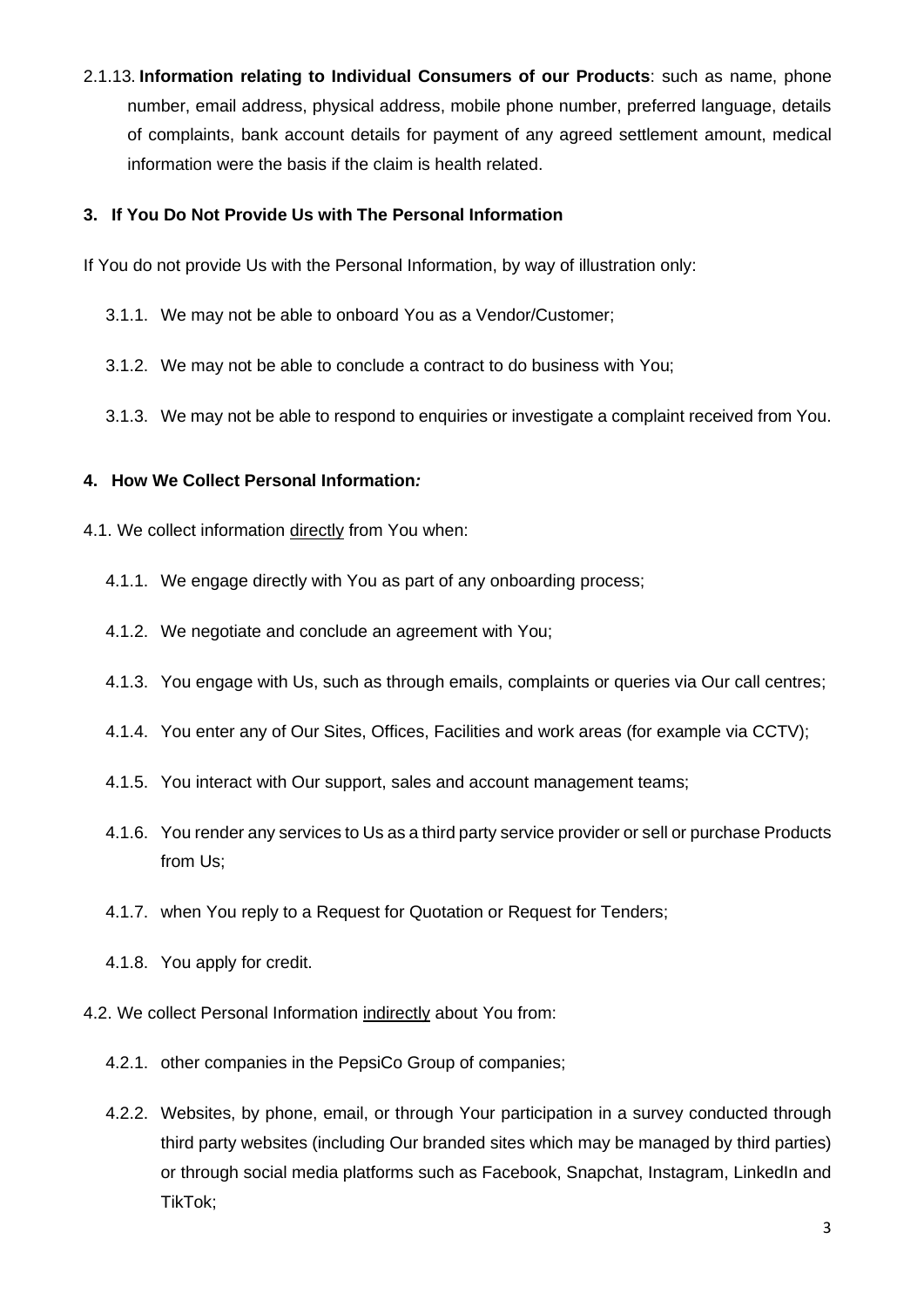- 4.2.3. public sources and registers (such as company registers, online search engines, (title) deeds registries, public posts on social media);
- 4.2.4. third parties that We engage for the purposes of conducting its business (list providers, credit bureaux, regulators and government departments and third party service providers);
- 4.2.5. employment agencies, background check providers, former employers, credit reference agencies or other background check agencies.

## **5. What We Use Your Personal Information For**

We Use Your Personal information –

- 5.1. to operate Our business;
- 5.2. to implement and manage relationships with You including onboarding as a Vendor or Customer, processing and fulfilling orders, sending invoices, processing payments, accounting, auditing, billing, collection and returns;
- 5.3. to provide customer services (for example, product recalls, tracking, and responding to product quality concerns);
- 5.4. to comply with any legislation or regulation which requires Us to collect the information;
- 5.5. to comply with demands or requests made by Regulators, Governmental Authorities and Law Enforcement Authorities;
- 5.6. to monitor and analyse trends, usage and activities in connection with Our products;
- 5.7. to improve Our products;
- 5.8. to ensure We have Your up-to-date contact information;
- 5.9. to conduct internal audits and investigations;
- 5.10. to provide insurance and to process insurance claims;
- 5.11. to verify information provided by You.

## **6. Special Personal Information**

Where we need to Process your Special Personal Information, we will do so in the ordinary course of our business, for a legitimate purpose, and in accordance with applicable laws.

**7. Who We Share the Personal Information With?**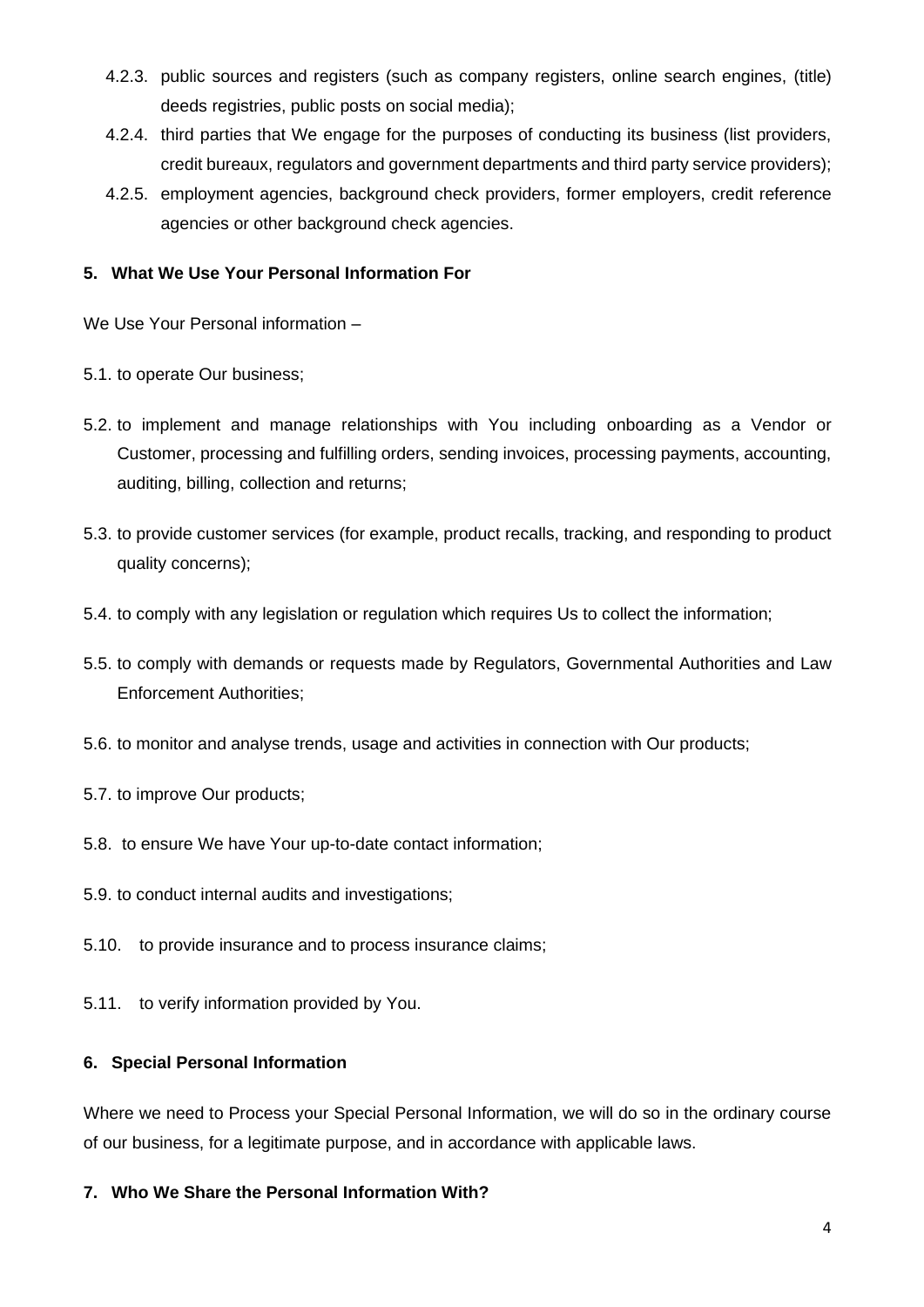- 7.1. We may share Your Personal Information with –
- 7.1.1. third-party service providers who provide services to Us, including but not limiting to supporting, operating, securing and hosting Our information technology systems, providers of customer experience services, payment processing, order fulfilment, product management, logistics and returns, debt collection, document and information storage;
- 7.1.2. Our professional advisors;
- 7.1.3. law enforcement, government officials, or other third parties as may be necessary or appropriate in connection with an investigation of fraud, intellectual property infringements, or other activity that is illegal or may expose Us to legal liability;
- 7.1.4. third parties (such as a potential purchaser and its professional advisors) in the event of any reorganisation, merger, divestiture, acquisition, consolidation, restructure, sale, joint venture, or other disposition of any or all of our assets.

#### **8. Personal Information of Children**

We do not intentionally collect Personal Information from children under the age of 18 years.

#### **9. Transfer of Personal Information to Other Countries?**

- 9.1. We are a global organization and may transfer certain Personal Information across geographical borders to -
- 9.1.1. PepsiCo Group companies;
- 9.1.2. service providers for the purposes set out in 8 above;
- 9.1.3. verify and undertake risk assessments of new Vendors/Customers.
- 9.2. Where We transfer Your Personal Information outside of South Africa, We ensure that We do so in accordance with the requirements for lawful transfer outside of South Africa as set out in the Protection of Personal Information Act No.4 of 2013 "POPIA").
- 9.3. As part of a global company, in the operation of Our business We use several centralised functions and systems across the PepsiCo Group. Your Personal Information may be processed through these centralised functions and systems. Such Processing will be in accordance with the purpose and in the manner as set out in this Privacy Notice.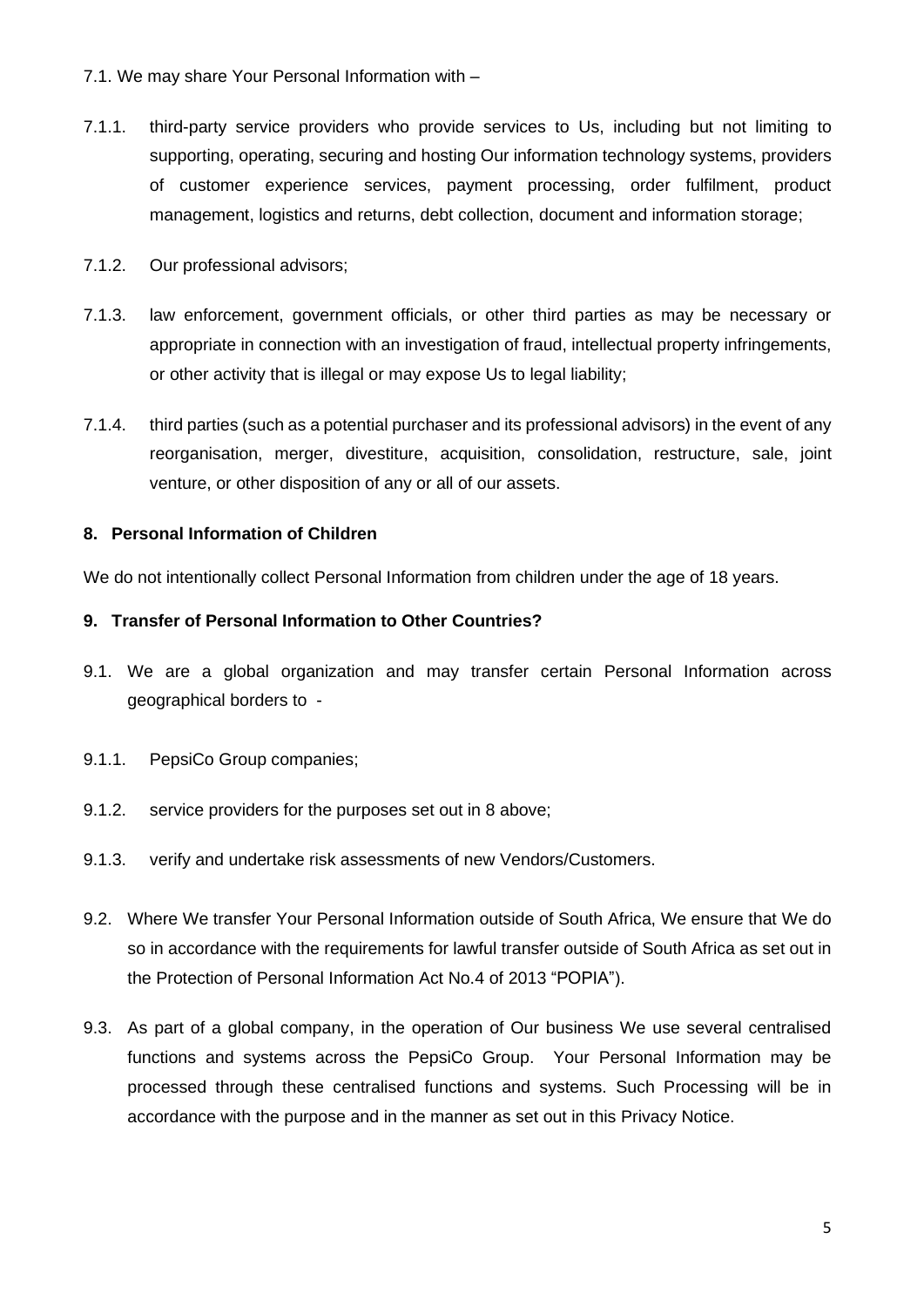- 9.4. Examples of PepsiCo Regions countries (sectors) We may transfer personal information includes North America, Latin America, Europe, AMESA Sector (Africa, Middle East and South Asia) and APAC Sector (Asia Pacific, Australia/New Zealand and China).
- 9.5. **You consent to the transfer of Your Personal Information outside of South Africa across geographical borders for the purposes set out in this section 9.**

# **10. How Long Do We Keep Your Personal Information?**

- 10.1. We will retain your Personal Information for as long as necessary to achieve the purpose for which it was collected or subsequently processed.
- 10.2. Personal Information may be held for longer periods where -
- 10.2.1. retention of the record is required or authorised by law;
- 10.2.2. We reasonably require the record for lawful purposes related to Our functions or activities;
- 10.2.3. retention of the record is required by a contract between You and Us; or
- 10.2.4. You have consented to the retention of the record.

## **11. How we keep your Personal Information Secure**

- 11.1. We secure the integrity and confidentiality of Personal Information in Our possession or under Our control by taking appropriate, reasonable technical and organisational measures to prevent loss of, damage to or unauthorised destruction of Personal Information; and unlawful access to or processing of Personal Information.
- 11.2. In order to ensure such security, We have in place policies, controls and related processes, which are reviewed and updated on a regular basis.
- 11.3. Our policies, controls and procedures cover for example
	- 11.3.1. physical, technical and network security;
	- 11.3.2. access controls and monitoring access;
	- 11.3.3. secure storage, destruction and encryption of records of Personal Information;
	- 11.3.4. Personal Information security incident reporting and remediation;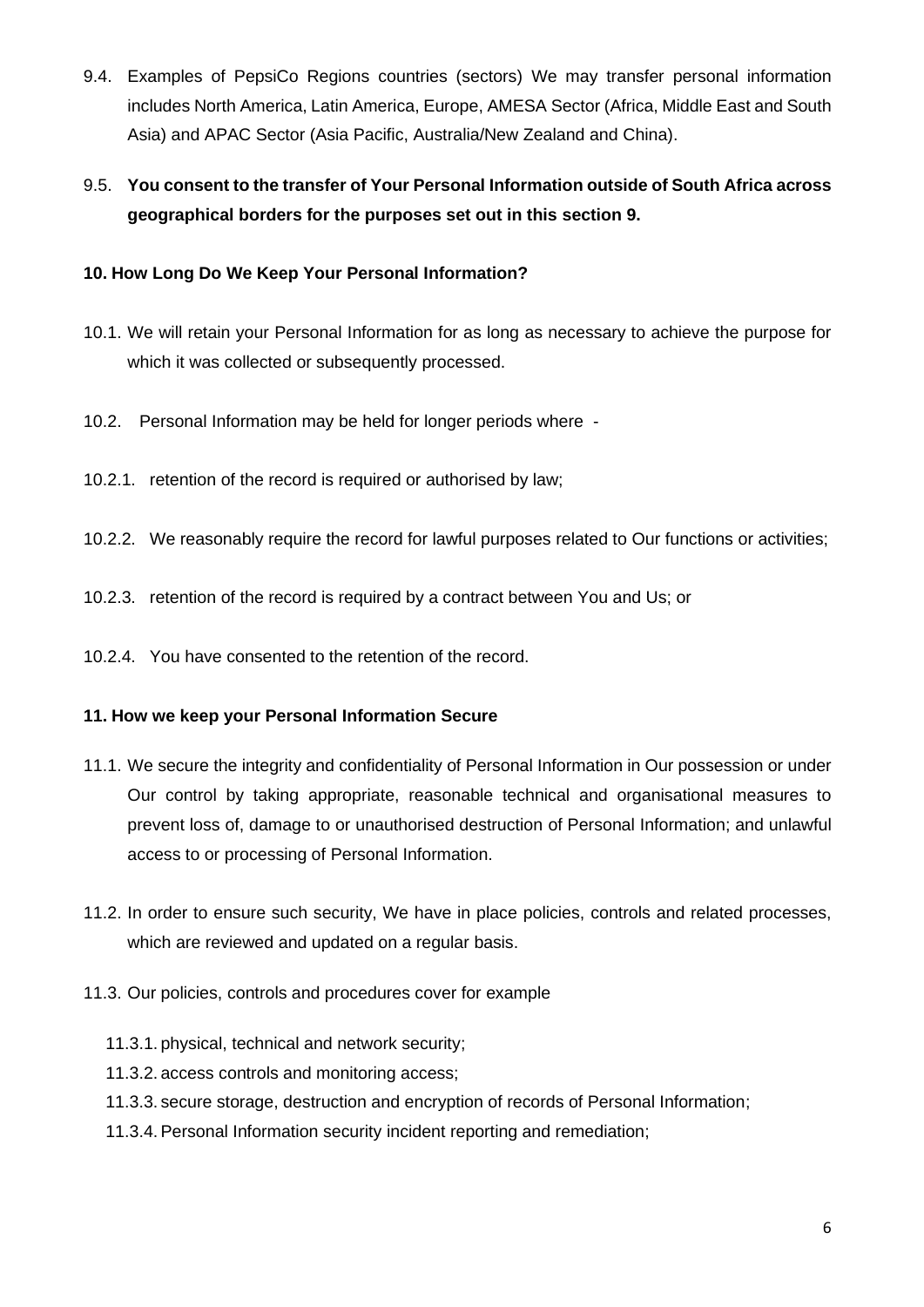11.3.5. by way of written agreements, imposition of security and confidentiality obligations on Operators and reserving the right to audit their systems to ensure compliance with such obligations .

#### 12. **Cookies**

- 12.1. We may place small text files called 'cookies' on Your device when You visit Our website. Cookies do not contain Personal Information, but they do contain a personal identifier allowing Us to associate Your Personal Information with a certain device.
- 12.2. We use the following types of cookies on Our website:
- 12.2.1. **Essential cookies** which are crucial to a user's experience of a website, enabling core features functions on Our website;
- 12.2.2. **Performance cookies** which track how You use a website during Your visit. This information is typically anonymous and aggregated and helps Us understand visitor usage patterns, identify and diagnose problems users may encounter, and make better decisions in improving the overall website experience;
- 12.2.3. **Functionality cookies** which are used to collect information about Your device and any settings you may configure on the Website you're visiting (like language and time zone settings). With this information, websites can provide a customized, enhanced, or optimized content and services.
- 12.3. Your web browser can be set to allow You to control whether you will accept or reject cookies, or to notify You each time a cookie is sent to Your browser. If Your browser is set to reject cookies, websites that are cookie-enabled will not recognize You when you return to the website, and some website functionality may be lost.
- 12.4. **You consent to our use of cookies in accordance with this policy**

## **13. Your Rights**

- 13.1. You have the right to -
- 13.1.1. request a record of Your Personal Information. We may charge You a fee to provide such a record, but We will tell You how much this is beforehand. In certain circumstances, We cannot tell you what Personal Information We have about You. For example, to protect (a) the privacy of others; (b) confidential information of third parties; (c) the safety of others;
- 13.1.2. request correction of Your Personal Information if it is inaccurate, irrelevant, excessive, misleading or obtained unlawfully;
- 13.1.3. request deletion of Your Personal Information where there is no lawful basis to retain it;
- 13.1.4. withdraw consent previously given in respect of the processing of Your Personal Information. Withdrawal of consent may limit Our or a third party's ability to carry out certain functions in respect of Our commercial relationship.